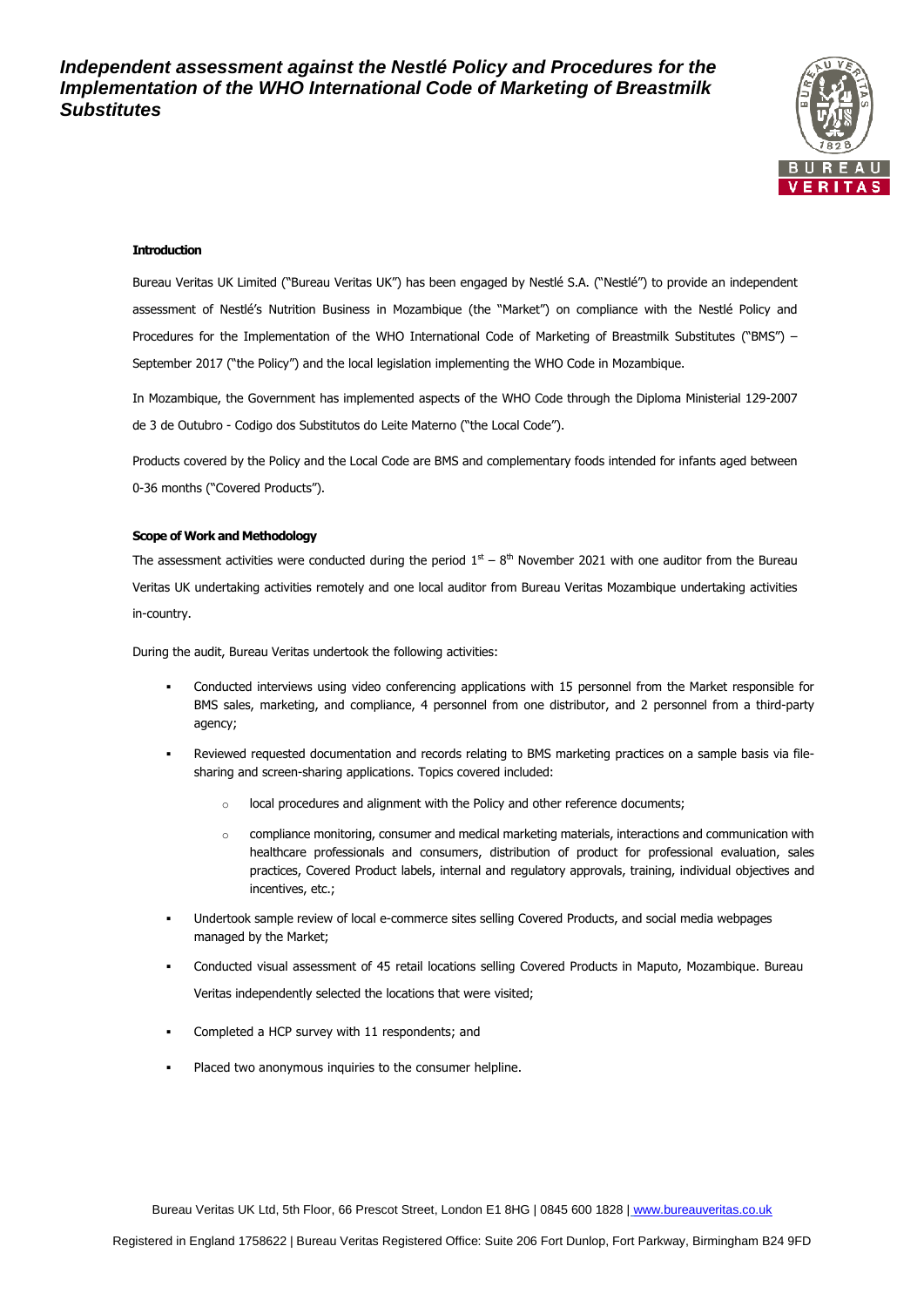

#### **Non-conformance:**

- **•** Any failure to follow a written requirement specified within the Policy
- A failure to achieve Local Code requirements as per our interpretation
- A purposeful failure of the company to correct non-conformances

#### **Opportunity for improvement ('OFI'):**

A process/activity/document that, while currently conforming to the Policy and the Local Code, could be improved to further strengthen the Market's practices.

The following is a summary of key findings which includes non-conformances and opportunities for improvement.

#### **Non-conformances:**

*1. Mandatory Statements on Covered Product Labels*

Article 9(1) and Article 10(1) of the Local Code set out the mandatory statements for labelling of infant formula and follow-on-formulas, respectively. Bureau Veritas reviewed a sample of four labels for Covered Products and observed that these did not include all the mandatory statements exactly as stipulated in the Local Code.

Bureau Veritas notes that the labels reviewed complied with the Policy requirements and had received the prerequisite regulatory approvals.

*2. HCP Scientific Events*

Article 5(1) of the Local Code states that manufacturers are prohibited from offering or giving "any present, contribution, or benefit to healthcare workers…including, but not limited to, financing of meetings, seminars…" During 2021, the Market conducted a scientific event for HCPs in four different parts of Mozambique. As the events were organized and funded by the Market, Bureau Veritas considers this activity to constitute the financing of a meeting / seminar and therefore not permitted under the Local Code.

Bureau Veritas notes that the material presented at the events had received prerequisite regulatory approval in line with article 28 of the local code, and that the nature of the event complied with Policy requirements.

*3. E-commerce Promotion of Covered Products* 

Article 5.3 of the WHO Code (as contained alongside article 5.3 of the Policy in Annex A) states, "…there should be no point-of-sale advertising, giving of samples, or any other promotion device to induce sales directly to the consumer at the retail level, such as special displays, discount coupons, premiums, special sales, loss-leaders and tie-in sales, for products within the scope of this Code."

Bureau Veritas assessed 45 physical points of sale and 3 e-commerce sites and identified discounted Covered Products on one e-commerce platform.

Bureau Veritas notes that the seller in question had been regularly notified by the distributor regarding any observed non-conformances under the requirements of the Policy and the Local Code.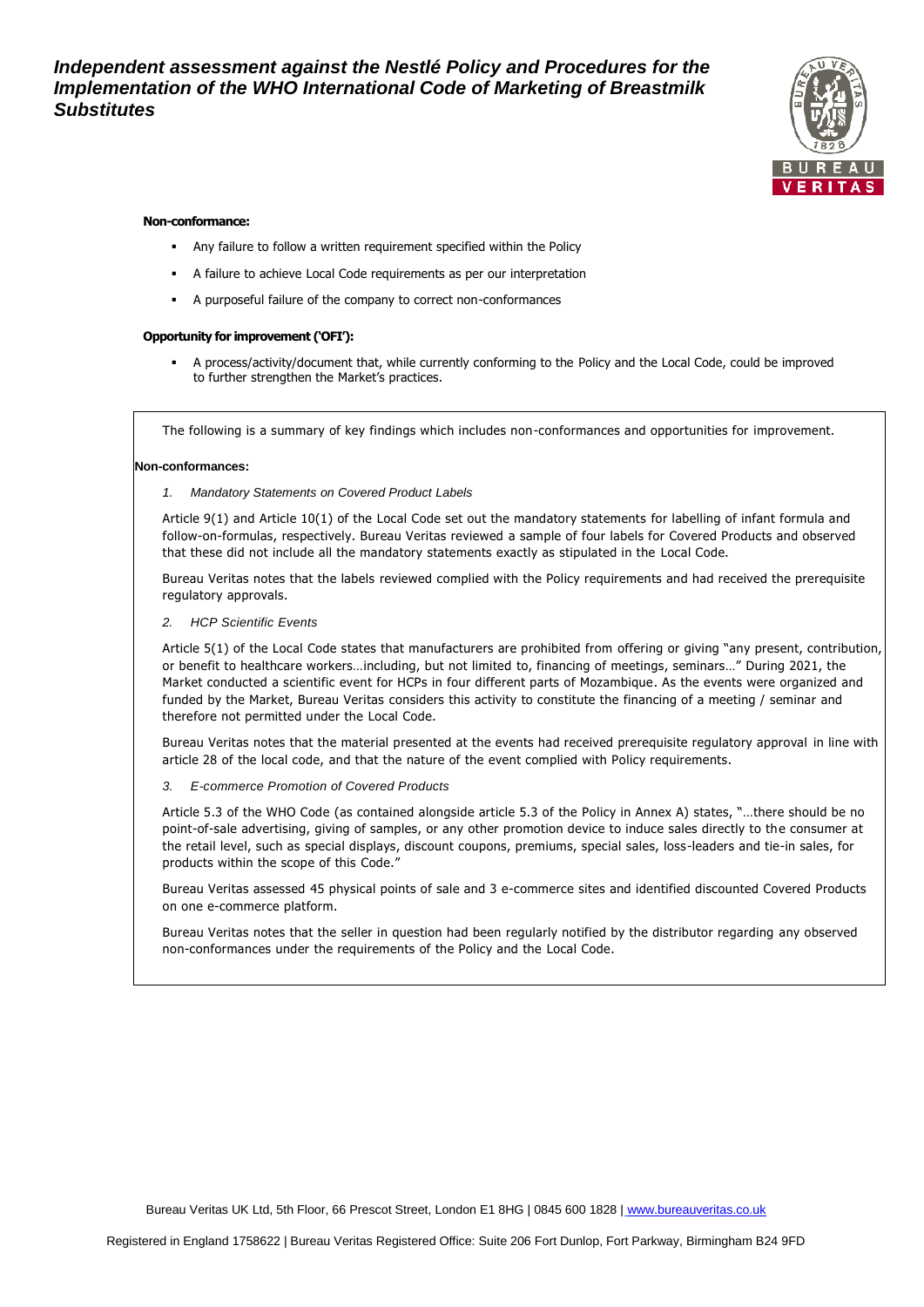

## **Opportunities for improvement:**

*1. Communication to third parties*

Bureau Veritas reviewed a sample of contracts with third parties such as distributors and agencies. Distributor contracts included a separate signed appendix with reference to the WHO Code, the Local Code and the Policy forming part of the contract. The agency contract only referenced the WHO Code and the Policy, but not the Local Code. Whilst the practice aligns with the Policy intention to include "WHO Code compliance clauses in… formal agreements with third parties involved in BMS marketing or sales activities…", the Market should consider using the abovementioned appendix with express reference to the Local Code for all third parties, as the Local Code goes beyond the WHO Code and Policy in several respects. For additional clarity, said appendix may be amended to also include reference to the specific scope of the Local Code (0-3 yrs.) and to list the specific Covered Products.

*2. Consumer Services script*

The consumer services function is managed at regional level and responds to inbound calls and queries only, which can be received through various channels. There is currently no scripts or FAQs document available for reference when responding to questions regarding Covered Products. Bureau Veritas notes that our anonymous inquiries to consumer helpline services were responded to in a compliant manner, particularly with respect to Article 5 on interaction with the general public and mothers. Moreover, periodic training on the local code had been delivered to the consumer services function.

Nonetheless, for consistency, Bureau Veritas recommends developing a script setting out responses to any query regarding Covered Products that are in line with the Local Code, particularly as the consumer services function is serving multiple Markets.

#### *3. Interaction with HCPs and document trails*

The Market organizes demonstration activities for small groups of HCPs either at the place of work or virtually in response to verbal requests from Health Care Institutions ("HCIs"). Such activities are in line with Article 7.2 of the Policy in terms of sharing "objective information on scientific and factual matters pertaining to formula and its correct use" and are interpreted to be permitted under the Local Code.

It is suggested that the Market retain written or signed documentation for any such requests from HCIs for document trail purposes. The Market may create a template to be used in these cases, such as a standard consent form including the mandatory statements cross referenced in Article 7.2 of the Policy. Similarly, any notification to HCIs regarding invitations for HCPs to Nestlé organized events should also be documented in writing rather than communicated verbally.

There were a number of areas identified where Bureau Veritas identified well managed compliance practices and these

instances have been summarised in an internal report to Nestlé.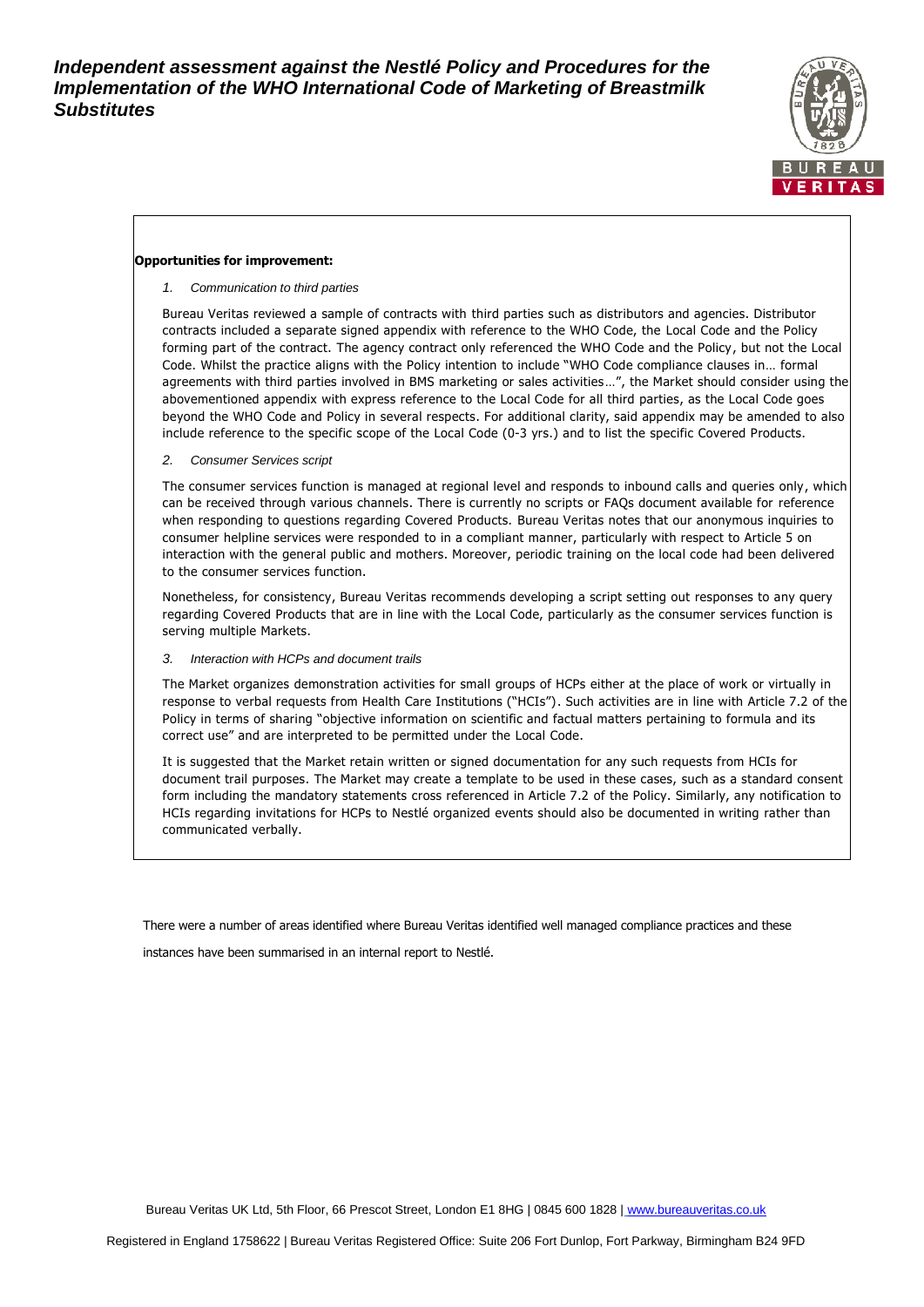### **Limitations**



### **Amended Delivery Approach**

Due to the COVID-19 pandemic outbreak and associated travel restrictions, the delivery approach in 2020 and 2021 were amended and the Bureau Veritas UK team leading this assessment was unable to travel to Mozambique.

The in-country auditor coordinated and conducted visits to retail outlets to visually assess alignment with the Policy in Maputo. Interviews with the Market personnel and review of relevant documentation were conducted remotely via video conferencing and electronic file-sharing. Face-to-face interviews with HCPs could not be conducted due to the health risks associated with visiting HCIs during the pandemic. Instead, a remote survey of HCPs was conducted via telephone. A detailed methodology of the assessment conducted is provided in the Scope of Work and Methodology section of this statement.

The amended delivery approach in 2020 and 2021 has several limitations, such as document review and interviews with stakeholders may not provide the same level of detail or information when conducted remotely.

These are in addition to the limitations of conducting this type of engagement where travel to the country of assessment is possible.

Visual inspections of retail outlets were limited to the city of Maputo. Whilst our methodology is designed to provide an objective independent assessment, it remains that some of the statements made by stakeholders are anecdotal and evidence may not be available to support their claims.

This statement is not intended to provide a definitive opinion as to whether the Market complies with the Policy. Neither the assessment conducted by Bureau Veritas nor this statement constitutes a guarantee or assurance by Bureau Veritas that infringements against the Policy and local legislation have not taken place.

It is also not within Bureau Veritas' scope of work to provide an opinion or assessment over the appropriateness of the Policy.

#### **Statement of independence, impartiality, and competence**

Bureau Veritas is an independent professional services company that specializes in quality, environmental, health, safety, and social accountability with over 190 years history in providing independent assurance services.

Bureau Veritas has implemented a Code of Ethics across its business which ensures that all our staff maintains high standards in their day-to-day business activities. We are particularly vigilant in the prevention of conflicts of interest.

Our assessment team members do not have any involvement in any other projects with Nestlé outside those of an independent assessment scope and we do not consider there to be a conflict between the other services provided by Bureau Veritas and that of our assessment team.

Bureau Veritas UK Ltd, 5th Floor, 66 Prescot Street, London E1 8HG | 0845 600 1828 | [www.bureauveritas.co.uk](http://www.bureauveritas.co.uk/)